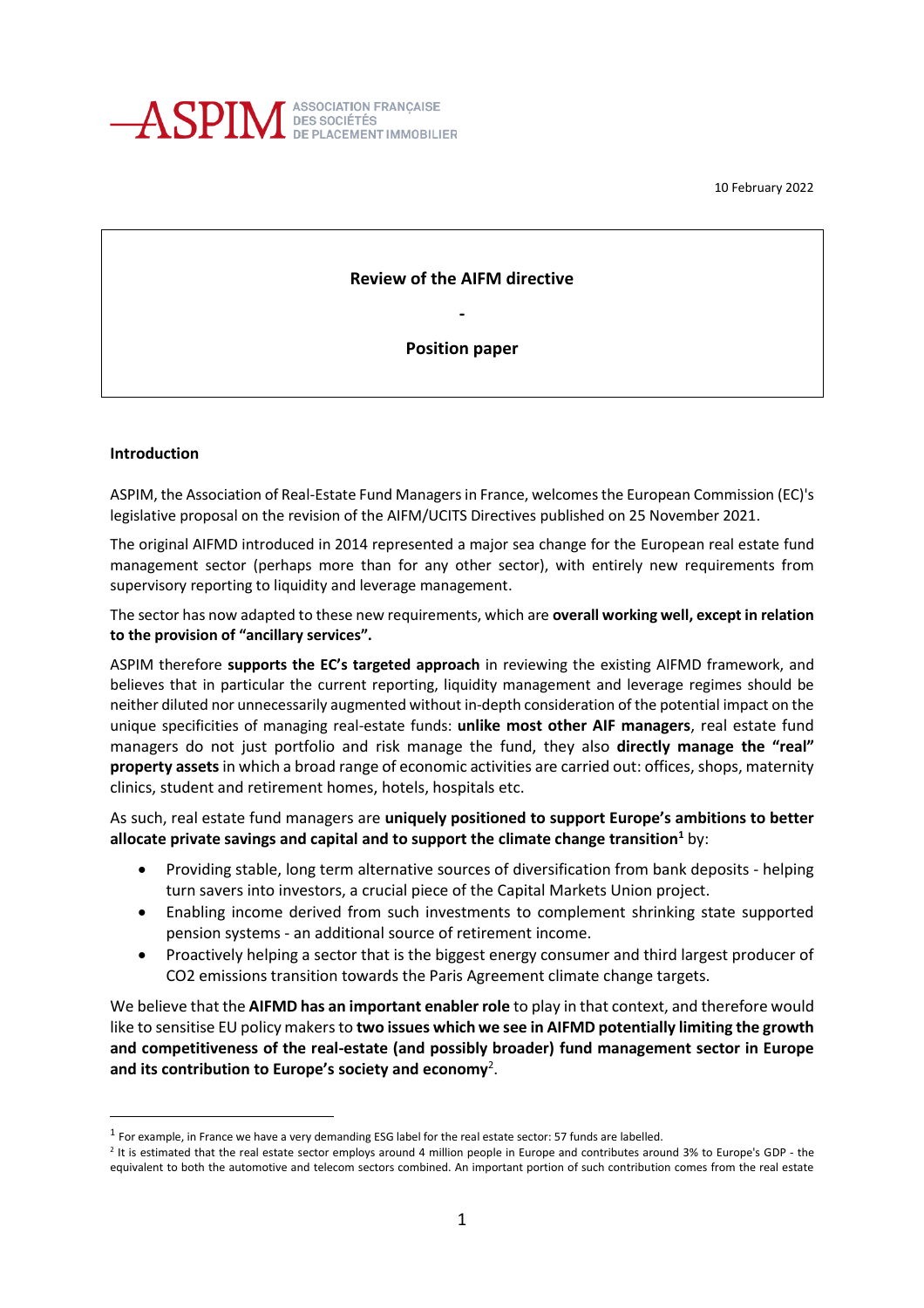

# **Two key concerns**

**First,** it is crucial that there is a proportionality assessment built into the impact of the various requirements, in particular those of an organisational nature, in order to reflect and respect the diversity of the EU fund management ecosystem. For example, on **the substance requirements** as enunciated in **article 8** of the proposal, the requirement to have at least two senior managers working fulltime would be problematic for some of the smaller real-estate fund managers – and no doubt the same applies in other sectors. Flexibility should be provided to allow smaller funds to have only one full-time senior manager, and/or to be able to have recourse to expert fund managers working part-time.

Our **second concern** relates to **"ancillary services"**. The AIFMD provisions were inspired form the UCITS framework and are proving to not be well-suited to funds that manage real assets such as real-estate. We welcome the intention to increase flexibility in the provision of ancillary services in the amendment to **Article 6(4)** (ie now also including benchmarking and lending activities). However, this definition **still fails to capture activities in the real estate sector that are an integral part or natural extension of the core activity of managing the underlying real estate assets** - and therefore can hardly be dissociated from it.

The **two main types of activities** to which the definition of "ancillary activities should apply are:

## • **Services provided under a mandate structure**

In some Member states, such as France, real-estate can be managed either as collective investment scheme under the AIFMD or under an individual mandate from real-estate owners or investors and subject to national law. Real-estate management companies often do both, depending on the specific asset situation or client preference. Either way and **in both cases**, the AIF fund manager, or mandatee, has the same responsibility for managing the properties (eg rent collection, repairs, refurbishments, renovations etc) which is core to its overall management responsibility.

The insurance sector faces a similar situation, where the ability to broker life insurance policies because the AIFs that asset management companies manage are included as units in those policies is simply a normal - and regulated - extension of their core insurance business.

Therefore, the AIFMD should allow for the carrying out by fund managers of activities of a non-financial nature when they are an integral part of the management company's "core business", subject of course to ensuring full respect of conflict management rules.

#### • **Services provided intra-group**

Many real estate asset management companies belong to a larger group structured through specific "business line" subsidiaries, however with **horizontal shared resources** such as IT, middle office and human resources that support the entire group.

The ability to create synergies and efficiencies from support activities allows managers significant **economies of scale** which improve their competitiveness, and ultimately contribute to reducing costs for investors.

As such, the d**efinition of "ancillary activities" should unambiguously recognise that such intra-group activities are permitted**.

fund management sector (around 40% of the EU real estate sector is held as an investment, of which unlisted real estate funds are the largest providers) (Source/ Eurostats, EPRA/InRev data).